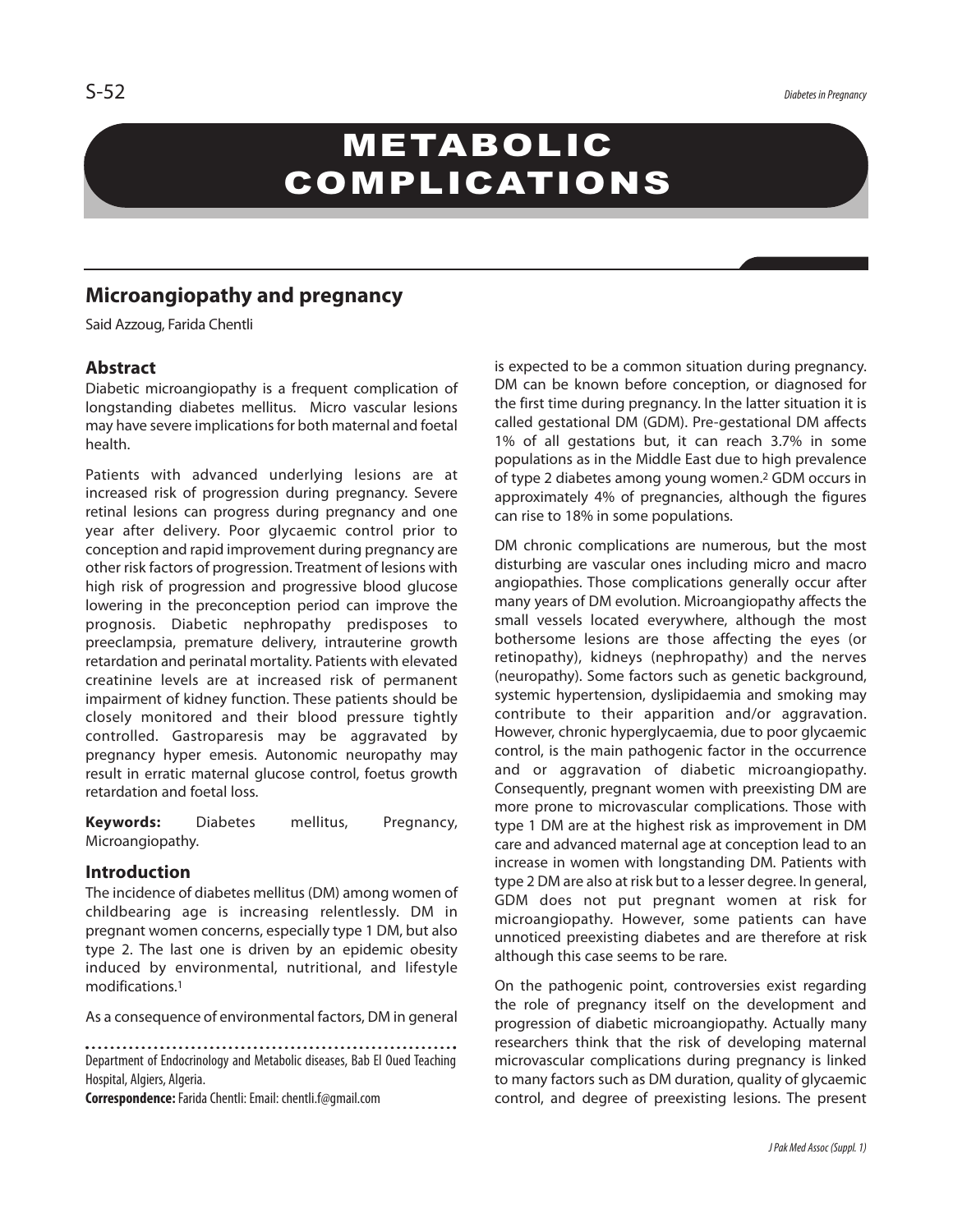# *Diabetes inPregnancy* S-53

article aims to discuss possible relations between pregnancy and diabetic microangiopathy, focusing especially on retinopathy and nephropathy as diabetic neuropathy is generally rare in pregnant women.

#### **Diabetic Retinopathy**

Diabetic retinopathy (DR) is the leading cause of blindness around the world. It is the most frequent complication of DM affecting nearly all people with type 1 DM and 60% of patients with type 2 DM after 20 years duration. DR evolves in several stages as evidenced in Table-1.

Macular oedema is the most serious complication because it leads to blindness. It can be seen at any stage of DR, but it is more frequent in the proliferative one.

Many studies reported that pregnancy affects adversely DR. The DCCT (Diabetes Control and Complications Trial) is one of the largest trials which evaluated pregnancy's impact on diabetic retinopathy in type 1 DM after an average follow up of 6.5 years. This study comparing 180 women who had 270 pregnancies to 500 non pregnant women demonstrated that pregnancy was associated with a high risk of retinopathy: Pregnant women had a 1.63-fold greater risk in the intensive group and a 2.48 fold greater risk in the conventional group. <sup>3</sup> In another study, it was shown that DR progression in women with type 2 DM during pregnancy was observed in 14%. <sup>4</sup> Other studies plead also for the development or progression of DR in 16 to 85%. This wide range may be explained by the baseline retinal status and DM control before and during pregnancy. Presence of severe retinal lesions at the beginning of pregnancy is an important predictive factor for progression. Chew et al in a prospective study showed that DR progression was observed in 10.3% in patients with no baseline DR, and in respectively 21%, 18.8% and 54.8% for patients with micro aneurysms only, mild nonproliferative DR, and severe non-proliferative DR. 5 Diabetes duration is an important factor for progression as DR worsening is more frequent in longstanding DM. Poor glycaemic control prior to conception and rapid improvement during pregnancy are also important

**Table-1:** Classification of diabetic retinopathy.

| <b>Stage</b>                  | <b>Retinal Lesions</b>                                                                                        |
|-------------------------------|---------------------------------------------------------------------------------------------------------------|
| No retinopathy                | Absent                                                                                                        |
|                               |                                                                                                               |
| Background retinopathy        | Micro-aneurysms, Haemorrhages, Hard exudates                                                                  |
| Pre-proliferative retinopathy | Soft exudates, Cotton wool spots, Intra-retinal micro-<br>vascular abnormalities (IRMA), Venous abnormalities |
| Proliferative retinopathy     | New vessels on the disc or elsewhere                                                                          |
| Complicated retinopathy       | Vitreous haemorrhage, Retinal detachments, Rubeosis<br>iridis with neovascular glaucoma                       |

Table-2: Monitoring of diabetic retinopathy during pregnancy.<sup>6</sup>

All diabetic women should have a dilated and comprehensive eye examination in the preconception period

Optimize glycaemic and blood pressure control. Blood glucose levels should be lowered slowly over a six month period before pregnancy in patients with severe non proliferative or proliferative DR

All diabetic women should have funduscopy in the first trimester with close follow-up throughout pregnancy and for one year postpartum.

Patients with no or minimal retinopathy should be evaluated in the first and third trimesters. Patients with mild retinopathy should be evaluated every trimester. Patients with moderate to severe DR should be evaluated monthly

Laser photocoagulation therapy is indicated in preconception and during pregnancy in patients with high-risk DR or clinically significant macular oedema

Assisted second-stage delivery or caesarean delivery should be considered in women with untreated severe DR as vaginal delivery has been associated with retinal and vitreous haemorrhage.

factors for DR progression. Actually, a sudden improvement in glycaemic control is responsible for retinal hypoxia. That one is secondary to a decrease in blood flow during tight glycaemic control. Systemic hypertension, nephropathy, hormonal inflation and changes in IGF1 (insulin growth factor 1) and other angiogenic factors may participate to DR worsening. DR that develops or progresses during pregnancy may progress during the first year after delivery, but it can also disappear spontaneously. This observation means that patients with early worsening of retinopathy may benefit from a strict metabolic control for the long term. In mild DR regression is complete in 50% and partial in 30%. In severe DR regression is complete in 17% and partial in 58%. Careful monitoring of DM during pregnancy is mandatory to improve vision outcome. Patients with high-risk lesions should be treated by laser photocoagulation therapy before or during pregnancy. Other actions to undertake are summarized in Table-2 as recommended by the American Diabetes Association (ADA). 6

#### **Diabetic Nephropathy**

Diabetic nephropathy (DN) is a progressive disease which affects 20 to 40% of diabetic patients and is the leading cause of end-stage renal disease (ESRD). Micro albuminuria is the first manifestation of DN. Micro albuminuria is generally defined as repeated albumin excretion of 30 to 299 mg/24-h after exclusion of other causes of proteinuria such as urinary tract infections. DN is characterized by 24-h albumin urinary excretion over 300 mg, hypertension and progressive decline in glomerular filtration rate (GFR). Normal pregnancy is characterized by an increase in GFR by 50 to 100% and a slightly decrease in serum creatinine. Women with DN have an increase in protein excretion throughout gestation, with a peak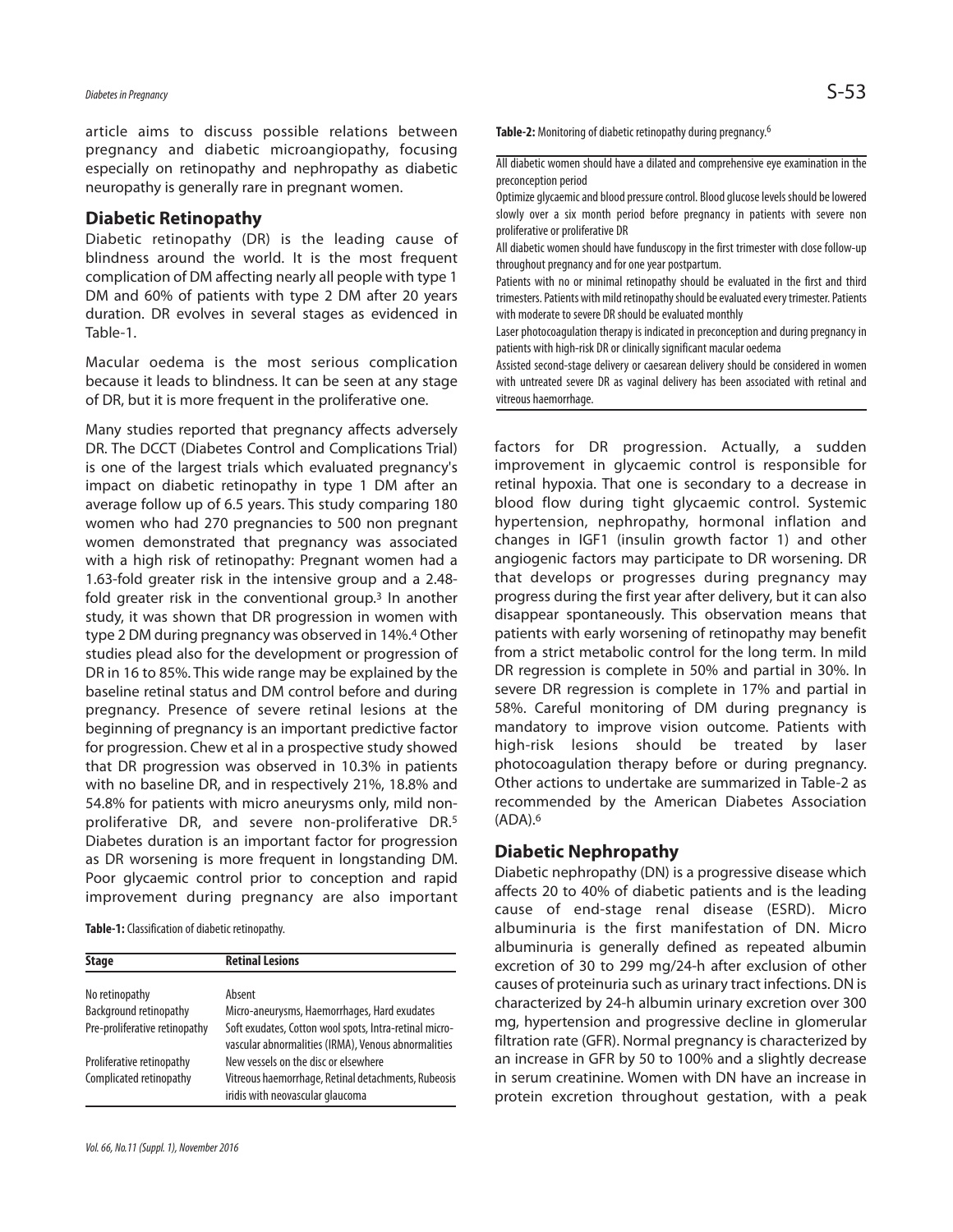during the third trimester; furthermore creatinine clearance does not show the physiologic increase as in normal pregnancy. Albuminuria needs to be measured early, during the first trimester of pregnancy as proteinuria may physiologically increase later, after 20 weeks of gestation, overestimating protein excretion. Recent studies showed that prevalence of micro albuminuria and DN in pregnancy has decreased in these last years. The same thing is observed in non pregnant women probably as a consequence of a better control of DM and high blood pressure. Actually, micro albuminuria dropped from 11% to 3-5% and DN decreased from 5-15% to 2-3%. 7

It is shown that pregnancy in patients with DN is associated with a dire prognosis for both the mother and the foetus. Maternal complications include an increased risk for preeclampsia, end-stage renal disease (ESRD) and preterm delivery. For the foetus the risks are: intra uterine growth retardation (IUGR), prematurity, and high perinatal mortality. Preexisting DN has also been associated with an increased risk of congenital malformations. But, this may be related to poor glycaemic control during the first weeks of pregnancy frequently observed in these patients. Although most studies are from patients with type 1 DM, the same results have been reported in patients with type 2 DM. <sup>8</sup> In general, maternal and foetal outcomes are favourable in case of mild elevation in serum creatinine <1.4mg/dl, proteinuria <1 g/24 h, and normal blood pressure. In contrast, serum creatinine >2.0mg/dl, proteinuria in the nephrotic range >3 g/24 h and severe hypertension are associated with high complications' rate. Furthermore long term impairment of kidney function has been reported in women with elevated serum creatinine > 2.0mg/dl at the beginning of pregnancy. Preeclampsia is one of the most important complications of DN during pregnancy. It is characterized by high blood pressure, proteinuria, and peripheral oedema. Its incidence is closely related to the degree of renal impairment. It is shown that it increased from 12% in normal non-albuminuric women to 40% in patients with micro albuminuria. <sup>9</sup> In overt DN, preeclampsia incidence ranges from 40 to 65%. The physiopathology of preeclampsia in DN involves endothelial dysfunction, oxidative stress, impaired maximal vasodilatation, increased levels of renin angiotensin system components and anti-angiogenic factors. Caesarean section is required in nearly 70% of women with DN. Perinatal complications are enhanced in patients with DN. Preterm delivery occurs in 25%, intra uterine growth retardation in 15% and perinatal mortality in 5% [9]. Inhibition of renin angiotensin system (RAS), using either an angiotensin converting enzyme inhibitor **Table-3:** Care of diabetic pregnant women with microalbuminuria and diabetic nephropathy.

Determine urinary albumin excretion and estimate GFR early and throughout pregnancy

Optimize glycaemic control

Optimize antihypertensive treatment to reach blood pressure and urinary albumin excretion targets (<135/85 mm Hg and <300 mg/24h respectively)

Use antihypertensive drugs well tolerated during pregnancy: methyldopa, betablockers such as labetalol and long-acting calcium antagonists such as nifedipine and diltiazem

Use of low dose aspirin from 12 weeks of gestation to 1 week before delivery Strict obstetric monitoring

or an angiotensin receptor blocker, can slow DN progression. Those medications considered as cornerstones in DN in general are contraindicated in pregnancy as they were associated to congenital malformations and neonatal renal failure. However, treatment with renin angiotensin inhibitors combined with strict glycaemic control initiated at least 6 months before pregnancy in women with DN may have a remnant benefic effect throughout pregnancy despite stopping these agents before conception. Care of women with DN, especially stringent antihypertensive treatment when blood pressure exceeds 135/85 mm Hg or urinary albumin excretion superior to 300 mg/24h, may dramatically improve the prognosis of this condition. In patients with micro albuminuria, it was shown that this strategy decreased preeclampsia rate from 20% to 0%, whereas preterm delivery rate decreased from 40% to 20%. In patients with DN, intensive antihypertensive treatment decreased the severity of preeclampsia too. <sup>10</sup> As renin angiotensin inhibitors are contraindicated, other antihypertensive agents which are well tolerated during pregnancy should be used. These include, methyldopa, beta-blockers (such as Labetalol: the selected betaadrenergic blocker) and long-acting calcium antagonists or calcium channel blockers such as Nifedipine and Diltiazem. Some women need a combination of antihypertensive agents to control blood pressure and urinary albumin excretion. Low-dose aspirin treatment is recommended in women with microalbuminuria or DN to reduce the risk of preeclampsia. Aspirin should be started from 12 weeks of gestational age after the organogenesis phase and stopped one week before delivery to reduce the risk of bleeding. Standards of care for diabetic pregnant women with nephropathy are delineated in Table-3.

#### **Diabetic Neuropathy**

Diabetic neuropathy is a heterogeneous disease involving both peripheral and autonomic nerves function. Usually symmetric distal polyneuropathy is the most common form